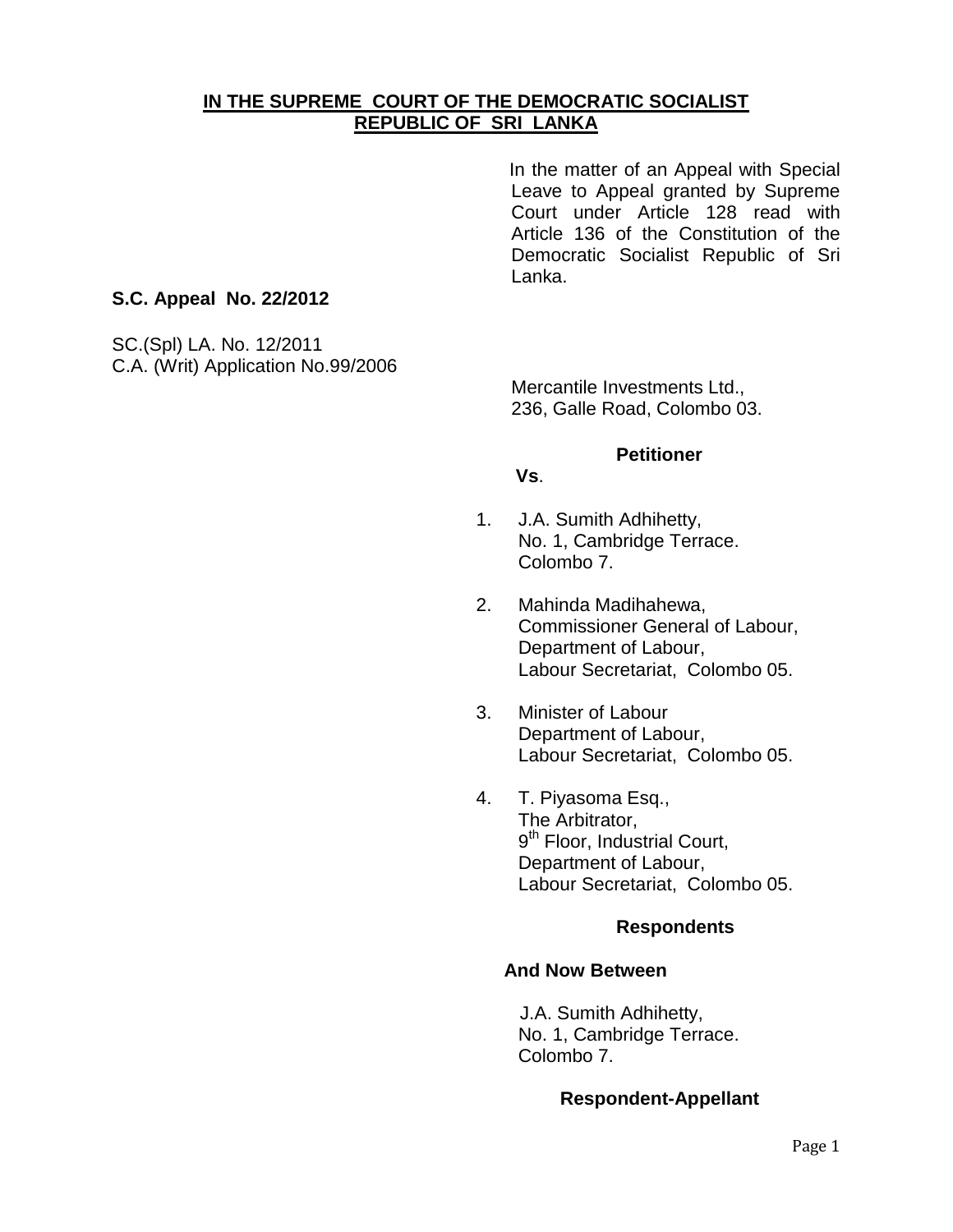## **Vs.**

Mercantile Investments Ltd., 236, Galle Road, Colombo 03.

### **Petitioner-Respondent**

- 1. Mahinda Madihahewa, Commissioner General of Labour, Department of Labour, Labour Secretariat, Colombo 05.
- 2. Minister of Labour Department of Labour, Labour Secretariat, Colombo 05.
- 3. T. Piyasoma Esq., The Arbitrator, 9<sup>th</sup> Floor, Industrial Court, Department of Labour, Labour Secretariat, Colombo 05.

## **Respondent-Respondents**

|                   |                               | *********                                                                        |
|-------------------|-------------------------------|----------------------------------------------------------------------------------|
| <b>BEFORE</b>     | $\mathbf{1}$ and $\mathbf{1}$ | Eva Wanasundera, PC. J                                                           |
|                   |                               | Upaly Abeyratne, J. &                                                            |
|                   |                               | Anil Gooneratne, J.                                                              |
| <b>COUNSEL</b>    | ÷                             | I.S.de Silva with Deeptha Perera for the Respondent-<br>Appellant.               |
|                   |                               | Nigel Hatch PC. with Ms. S. Illangage for the Petitioner-<br>Respondent.         |
|                   |                               | Mrs. Murdu Fernando, PC. ASG. With Rajitha Perera for<br>Respondent-Respondents. |
| <b>ARGUED ON</b>  | 2.11                          | 03.12.2015                                                                       |
| <b>DECIDED ON</b> | 2.500                         | 15.02.2016                                                                       |
|                   |                               | * * * * *                                                                        |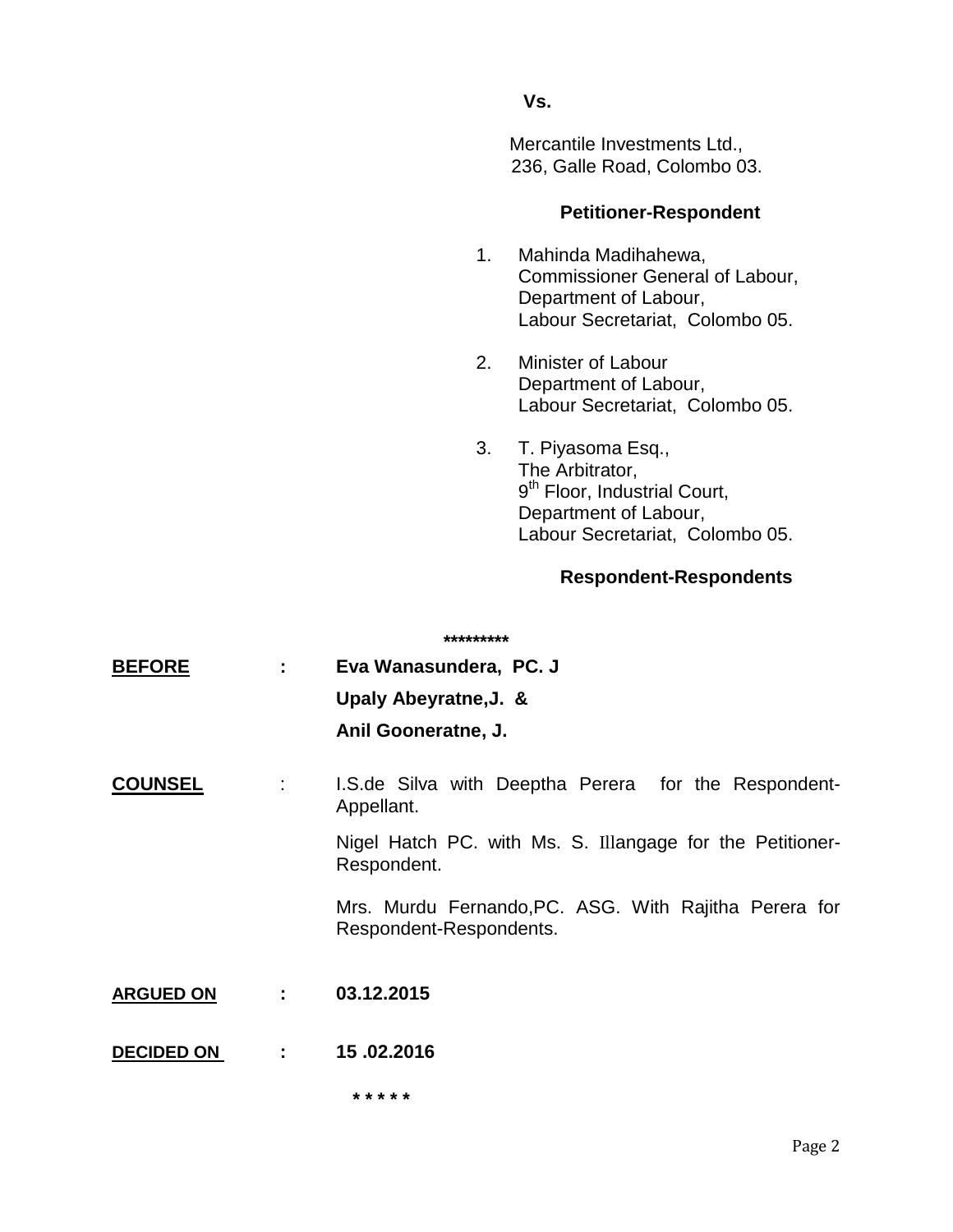## **S.C. Appeal No. 22/2012**

#### **EVA WANASUNDERA, PC.J.**

In this matter, this Court granted Special Leave to Appeal on 30.01.2012 on the questions of law set out in paragraph 39(a) to (c) of the amended Petition dated 06.07.2011. They are as follows:-

- 39(a) Have the Learned Judges of the Court of Appeal misdirected themselves in law when they proceeded to hold that as the Petitioner had claimed to be in the employment of the Respondent at the time of referred to arbitration the said reference was bad in law?
	- (b) Have the Learned Judges of the Court of Appeal misdirected themselves in law when they held that despite the long participation at the arbitral proceedings, the Respondent was entitled to canvass the fact that the reference to arbitration was bad in law?
- (c) Have the Learned Judges of the Court of Appeal erred in law when they proceeded to consider matters irrelevant to the proper issue before their Lordships'?

The facts can be summarized as follows:-

J.A. Sumith Adhihetty, the Respondent-Appellant (hereinafter referred to as the 'Appellant'), was an employee of Mercantile Investments Ltd., the Petitioner-Respondent Company (hereinafter referred to as the "Respondent"), from the year 1977. The Appellant had joined the Respondent Company as an Accountant and had risen to the post of "General Manager and Executive Deputy Managing Director". On 04.04.2003, he was transferred to the Company"s Kohuwala Branch where its garage was situated. The Appellant was dissatisfied with this transfer.

He made representations in this regard to the Commissioner General of Labour, the 1<sup>st</sup> Respondent-Respondent (hereinafter referred to as the "1<sup>st</sup> Respondent") by letters dated 05.04.2003 and 09.04.2003. The 1<sup>st</sup> Respondent called the Appellant for an inquiry to be held on 30.04.2003. Thereafter the Minister of Labour, the  $2<sup>nd</sup>$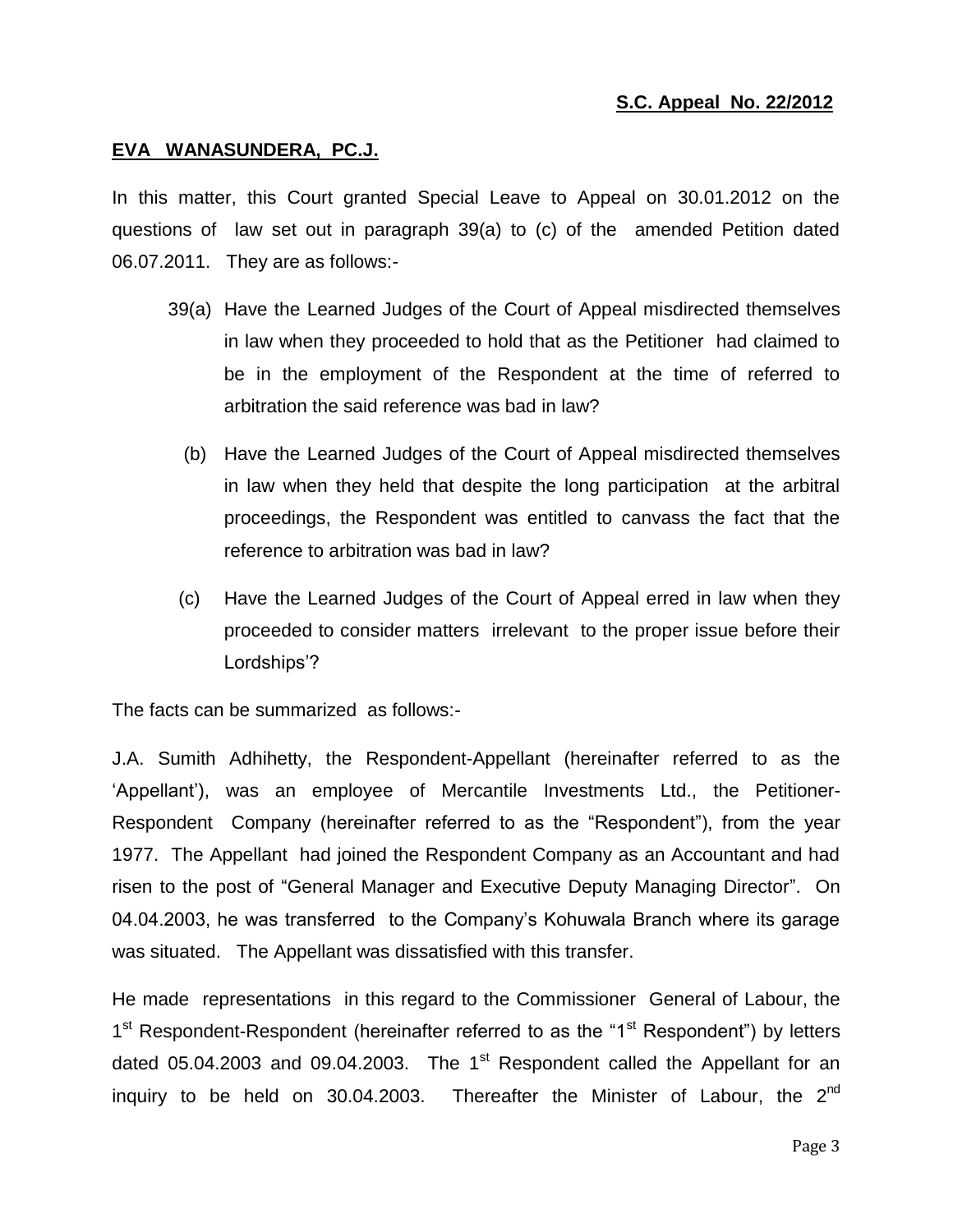Respondent-Respondent by notice dated 16.12.2003 referred the matter for arbitration. The matter in dispute, referred to arbitration was, "Whether the deprival of privileges of Mr. J.A. Sumith Adhihetty who joined the Mercantile Investment as an Accountant on 01.10.1977 that he had enjoyed while serving in the post of General Manager and the post of Executive Deputy Managing Director of the Company and the transfer of him to its Kohuwala Branch where the Company"s garage is situated with effect from 04.04.2003 is justified and if not, to what relief he is entitled".

Arbitration commenced. Petitioner was giving evidence before the arbitration when the Counsel appearing for the Respondent Company passed away. Thereafter a new Counsel who appeared for the Respondent Company raised two legal objections as follows:-

- 1. Whether there had been a valid reference of an Industrial Dispute within the meaning of the Industrial Disputes Act? and
- 2. Whether the arbitrator lacked jurisdiction to entertain, hear and determine the purported industrial dispute referred to him?

The Arbitrator dismissed these objections and directed the arbitration to proceed. The said order is marked P6. It is dated 21.12.2005 and signed by T. Piyasoma, the Arbitrator who is the 3<sup>rd</sup> Respondent-Respondent to this case before this Court.

The Respondent Company who is the Petitioner-Respondent before this Court sought Writs of Certiorari and Prohibition against this order P6, from the Court of Appeal. The Court of Appeal, by P7, the judgment of the Court of Appeal dated 06.12.2010 set aside the order of the arbitrator and dismissed the arbitration The Appellant sought Special Leave to Appeal against P7 from this Court and Special Leave was granted on 30.01.2012 on the aforementioned questions of law.

It was an admitted fact by both parties that the Appellant joined another Finance Company, namely LB Finance Ltd. with effect **from 10.12.2003,** accepting the post of Director in that Company.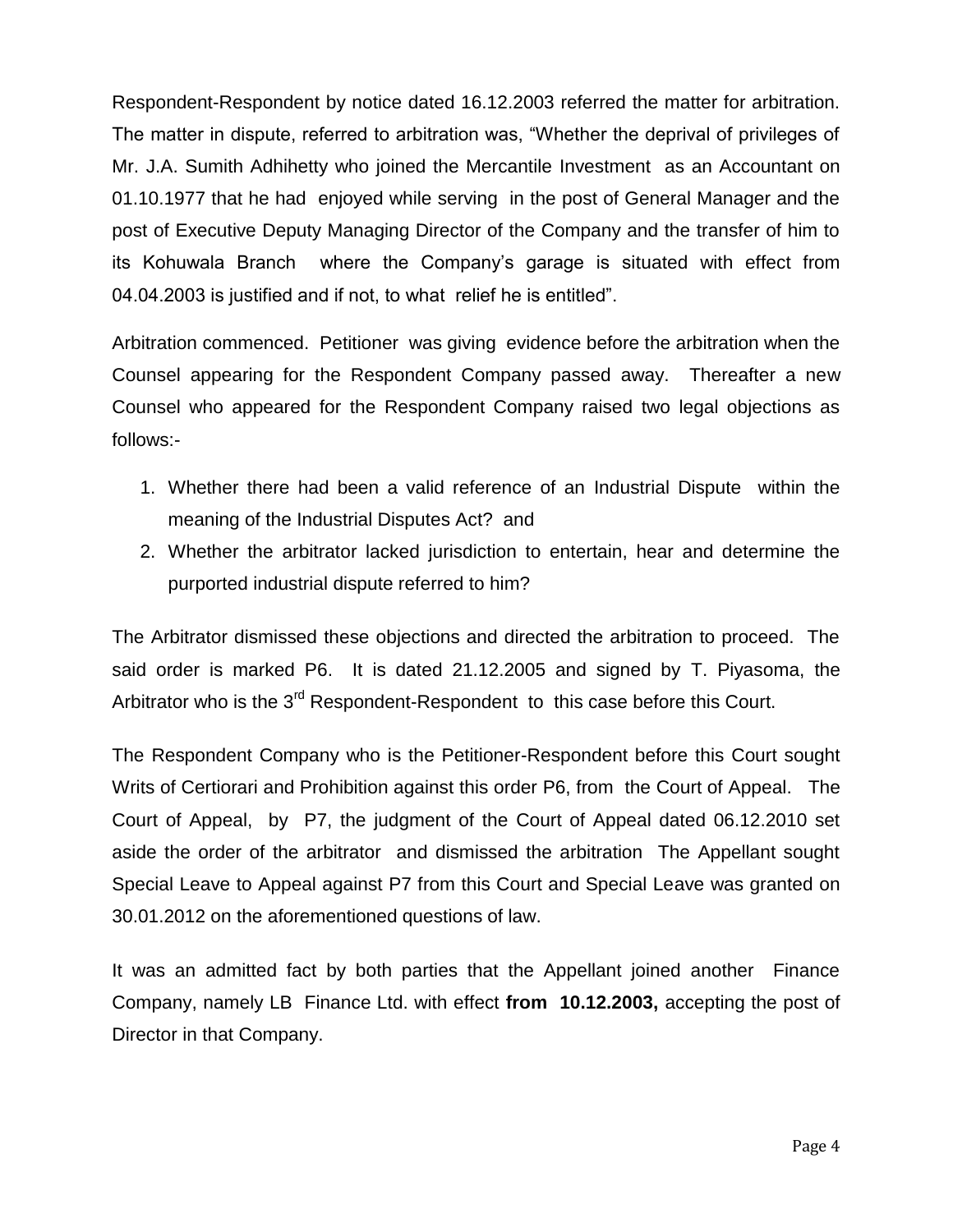The Minister referred the "Industrial Dispute" between the Appellant and the Respondent to the Arbitrator **on 16.12.2003.** Therefore ti is apparent that the reference of the Industrial Dispute was done after the Appellant accepted the new occupation. I observe that it is correct to state that the Appellant having accepted the Director Post at LB Finance Ltd., had by himself terminated his services with the Respondent and/or repudiated his contract of employment with the Respondent, **on 10.12.2003.** Therefore, at the time of the Industrial Dispute reference to the Arbitrator, the employment that the Appellant was complaining of, had ended. It is alleged that there was no ' dispute' pending between the employer and the employee on 16.12.2003 to be looked into and given orders to be corrected and/or settled by the arbitrator at the inquiry.

It was also submitted that there is an application before the Labour Tribunal which is still pending which was filed by the Appellant against the Respondent on 25.03.2004 under application No. 1/A/111/04 alleging constructive termination by the Respondent with effect **from 31.12.2003 which date does not seem to be realistic**, as the Appellant was transferred on 04.04.2003; he complained to the Commissioner General of Labour and the Minister referred the matter to the arbitration on 16.12.2003 and he accepted the Director Post in LB Finance Ltd., on 10.12.2003, according to the documents in this brief.

As the arbitrator dismissed the two legal objections taken up by the new counsel of the Respondent company, Mercantile Investments Ltd. , the said Respondent sought to get the order of the arbitrator quashed by way of a writ of certiorari by the Court of Appeal. The Court of Appeal quashed the said order and set it aside and dismissed the arbitration. The Appellant, Mr. Adihetty has come before this Court against the said decision of the Court of Appeal.

The main issue to be resolved seems to be whether the dispute that was referred to arbitration is a "live dispute" or not in terms of the Industrial Disputes Act. The counsel for the Appellant argued that the dispute can be categorized as a "live dispute" and the counsel for the Respondent argued that it is not.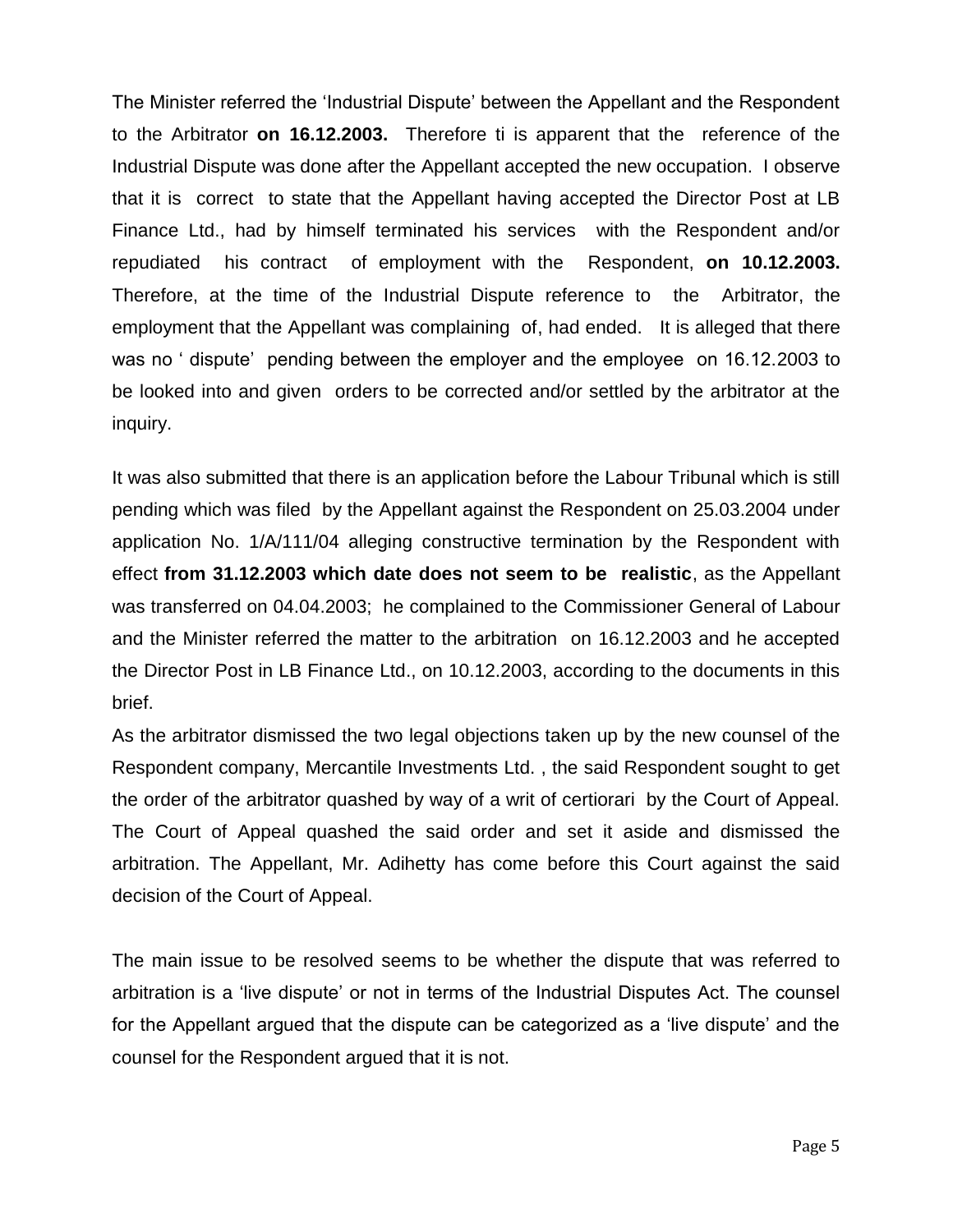The Appellant submitted that **the existence of an employer – employee relationship at the time of the reference to arbitration**, is immaterial for the arbitrator to adjudicate the dispute which arose between the Appellant and the Respondent and that the fact that the dispute arose at the time it occurred was good enough for the arbitrator to decide on the dispute. The Appellant contended that **there should have been a dispute between the employer and the employee at the time the matter was referred to arbitration**. Since the employee was employed with another rival company of the employer at the time of reference of the dispute to the arbitrator the Appellant submitted that it was not possible for the arbitrator to arbitrate as the contract of employment had been brought to an end by the employee himself by that time.

The Industrial Disputes Act which came into existence on the  $1<sup>st</sup>$  of September, 1951 was amended many times. The title to the Act reads that "it is an Act to provide for the prevention, investigation and **settlement** of Industrial Disputes and for matters connected therewith or incidental thereto".

### Section 2 reads:-

Functions of Commissioner in regard to Industrial Disputes.

Where, upon notice given to him or otherwise, the Commissioner is satisfied **that any industrial dispute exists** or is apprehended, it shall be the function of the Commissioner to make such inquiries into the matters in dispute, and to take such other steps, as he may think necessary with a view to promoting a settlement of the dispute, whether by means referred to in this Act or otherwise.

### Section 3 reads:-

Powers of Commissioner in regard to Industrial Disputes.

- (1) Where the Commissioner is satisfied that **an industrial dispute exists** in any industry, he may
- (a) if arrangements for **the settlement of disputes** in that industry have been made in pursuance of any agreement between organizations …………..
- (b) **endeavour to settle** the industrial dispute by conciliation or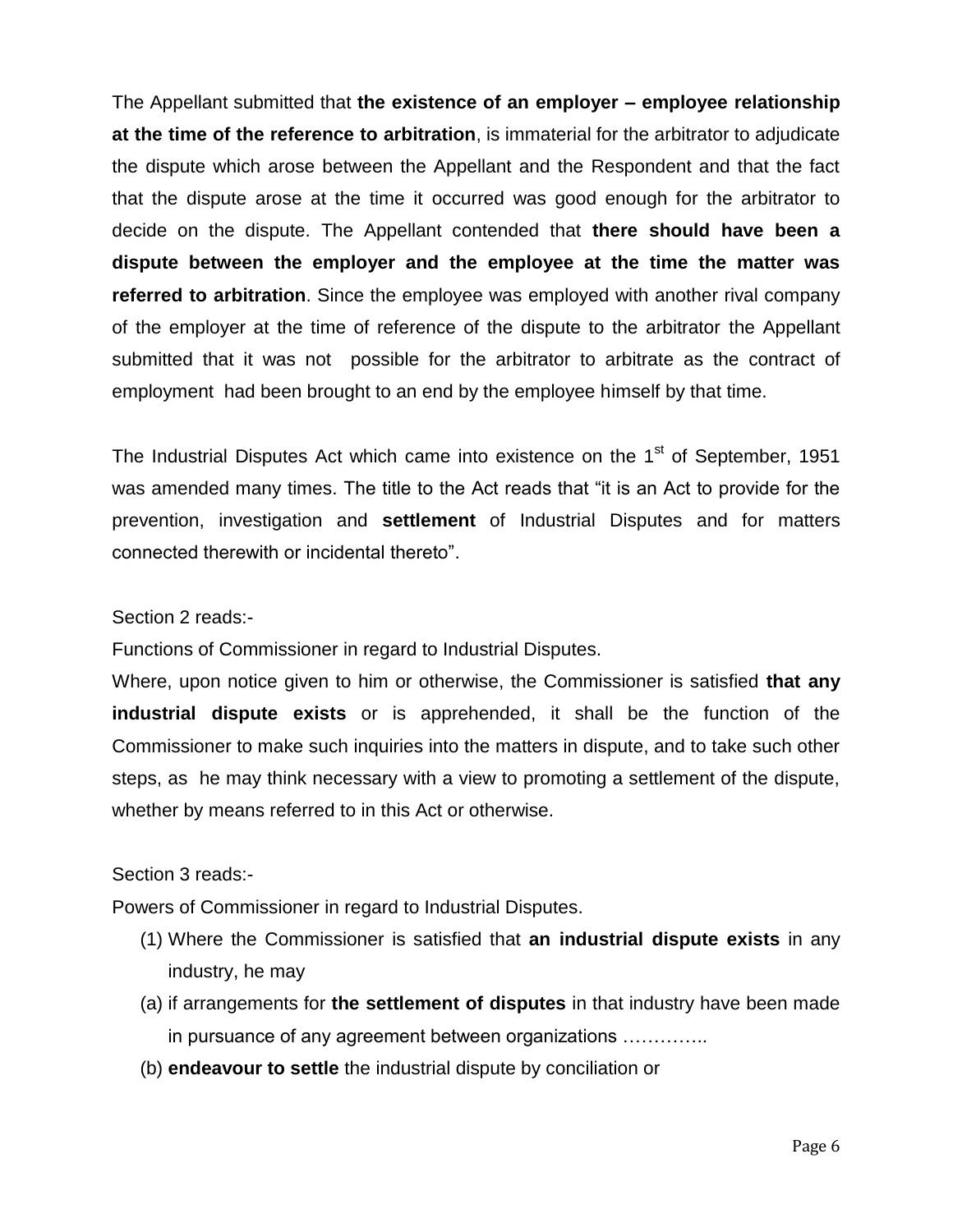- (c) refer the industrial dispute to an authorized officer **for settlement** by conciliation or
- (d) if the parties to the industrial dispute or their representatives consent, refer that dispute by an order in writing **for settlement by arbitration…**………

As can be seen from the aforementioned quoted sections as well as many other sections of the Act, it is my view that the Industrial Disputes Act in totality has been brought about to serve the community involved in industries when they are troubled by some dispute or other. The whole purpose of the act seems to be to resolve the matters by way of attempting to settle disputes which exist between the employer and the employee. The provisions of the Act shows concern about the well being of the workers employed in industries. Most of all, the purpose is **to bring about settlements** between the parties in dispute.

Section 4 reads:

Powers of the Minister in regard to Industrial Disputes.

(1) The Minister may, **if he is of the opinion** that an industrial dispute **is a minor dispute,** refer it, by an order in writing , **for settlement by arbitration** to an arbitrator appointed by the Minister or to a Labour Tribunal, notwithstanding…….

I observe that the Minister had categorized the dispute between the Appellant and the Respondent as **a minor dispute** and referred the matter for arbitration on 16.12.2003. I also endorse the Minister"s decision that it is a minor dispute. The question is whether even the minor dispute reference is legally valid.

It is seen from the proceedings before the arbitrator that the Appellant had not divulged that he is re-employed in the rival company of the employer at the time he participated in the arbitration. He had suppressed that fact and had gone on with the arbitration until the new counsel for the Respondent who appeared after the death of the Respondent"s former counsel raised the issue that there is no valid reference to the arbitrator done by the Minister as there was no existing dispute to be resolved between the employer and the employee who had repudiated the contract of employment before the reference was done by the Minister.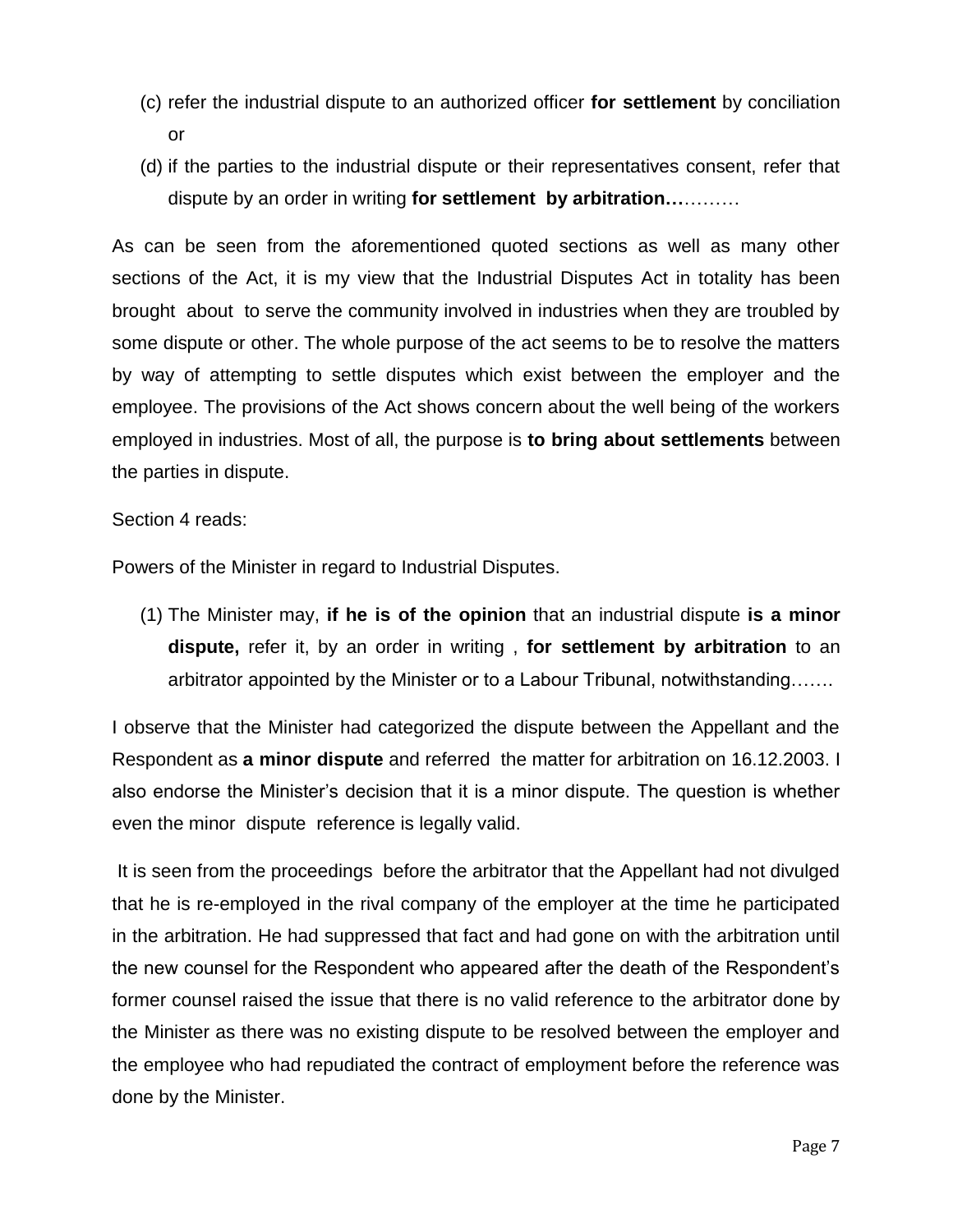The argument by the Appellant was that the Respondent has no right to claim that the reference was not valid because he had already participated in the proceedings before the arbitrator. By acquiescence, would an invalid reference be taken as legally valid? Supposing an award was made what is the effect of it? Section 19 is relevant in this regard.

Section 19 reads:-

Effect of an award of an arbitrator.

Every award of an arbitrator made in an industrial dispute and for the time being in force shall for the purposes of this Act, be binding on the parties, trade unions, employers and workmen referred to in the award in accordance with the provisions of Sec. 17(2); and **the terms of the award shall be implied terms in the contract of employment between the employers and workmen** bound by the award.

It is obvious that when an award is made, the terms of the award becomes implied terms attached to the contract of employment. **So, there should be an existing contract of employment for the award to take effect at the time of making the award** at the end of the arbitration. This section presupposes the existence of a valid contract between the employee and the employer.

I find that there was a live dispute to be gone into from the date of the transfer to the time and date on which the Appellant joined another company because the Appellant could be regarded as an employee who wanted to resolve that dispute having resorted to the provisions of the Industrial Disputes Act. The moment that the Appellant joined another company, the dispute that was arisen between the employer Respondent and the employee Appellant and existed till that time, takes a different turn because it cannot be settled between the parties as provided for in the Act. The dispute is not "live" any more because then the employee is not an employee any more and the relationship between them comes to an end. There is no possibility of "an award to be taken as implied terms of the contract of employment', according to Sec. 19 of the Act.

The employee will not be without a remedy. He can make an application to the Labour Tribunal for wrongful termination or constructive termination by the employer if it is the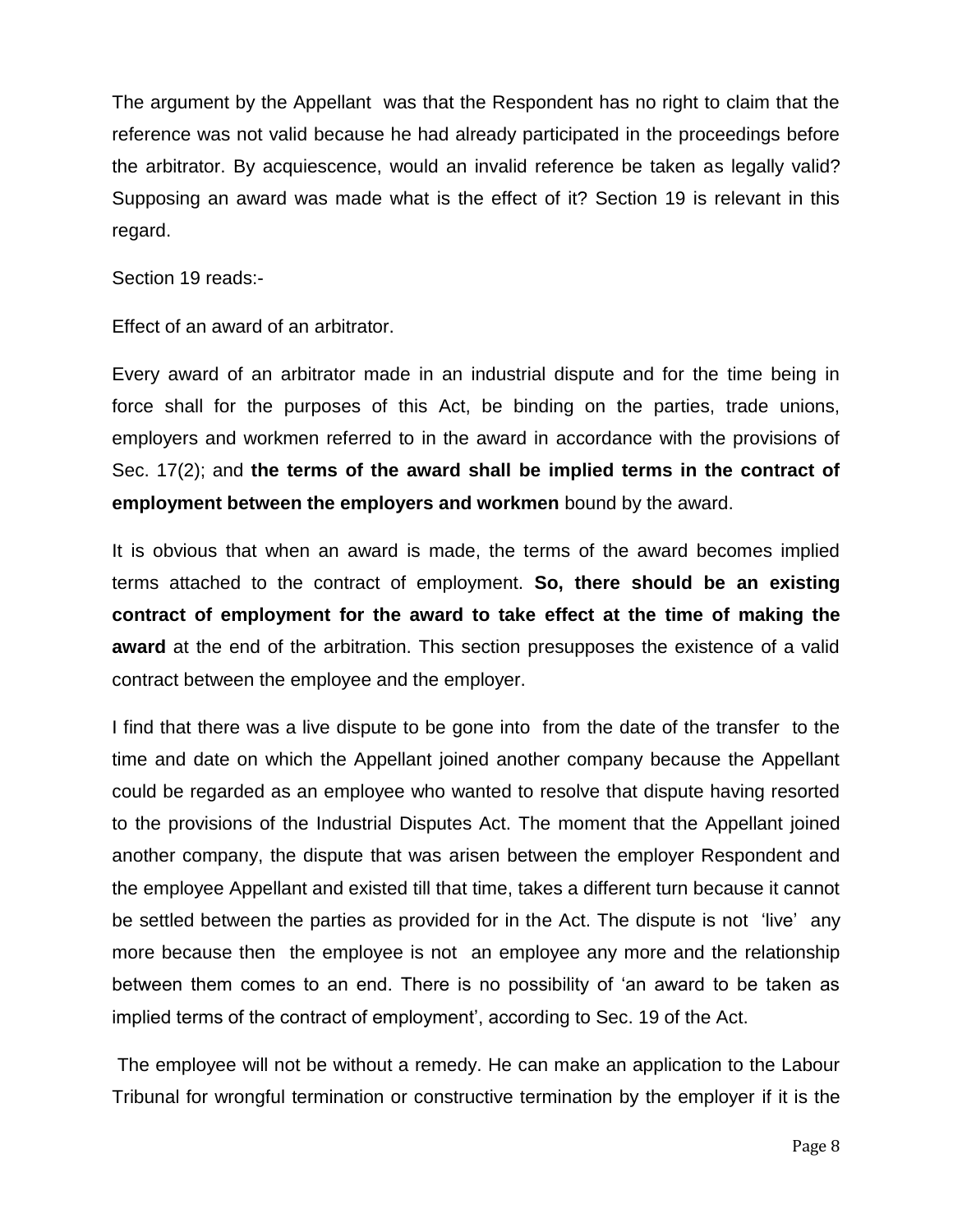dispute which made him go for employment into another place. In the instant case, the Appellant has filed an application before the Labour Tribunal and it is only laid by until the arbitration comes to an end. This matter cannot be gone into by the arbitrator under dispute resolution since it cannot be settled and an award cannot be implemented as provided for in the Act.

I have considered the case law referred to by the Appellant, namely,

- 1. Ceylon Printers Vs. Eksath Kamkaru Samithiya (SC. 31/88-SC. Minutes of 11.11.1988),
- 2. S.B. Perera Vs. Standard Chartered Bank and Others (1992) 1 SLR 73 at Pgs. 83 and 94,
- 3. Ranin Kumar, Proprietor, Messers Chemie Vs. State Pharmaceuticals Corporation (2004) 1 SLR 277,
- 4. De Costa Vs. ANZ. Grindlays Bank (1996) 1 SLR 307.

I have also considered the case law referred to by the Respondent, namely,

- 1. Sunderalingam Vs. State Bank of India (1971) 73 NLR 514,
- 2. Ceylon Bank Employees Union Vs. Yatawara (1962) 64NLR 49,
- 3. Upali Newspapers Limited Vs. Eksath Kamkaru Samithiya (1999) 3 SLR 205,
- 4. Colombo Apothecaries Ltd. Vs. Commissioner of Labour (1998) 3 SLR 320.

I do not want to analyze each and every case since each decision had considered facts totally different to the case in hand.

Being possessed of the facts of this case and the case being a transfer of a person holding a very high post in a Finance Company and that person having gone into another Finance Company, again to a very high post prior to the date of reference to the arbitrator, to decide "whether such transfer is justified and if not what relief he is entitled to", I hold that there was no existing dispute to be looked into since the reference to the arbitrator was dated later than the date the Appellant joined the new Finance Company. Having gone through the judgment of the Court of Appeal, I find that the Court of Appeal has considered all relevant matters and applicable legal principles in